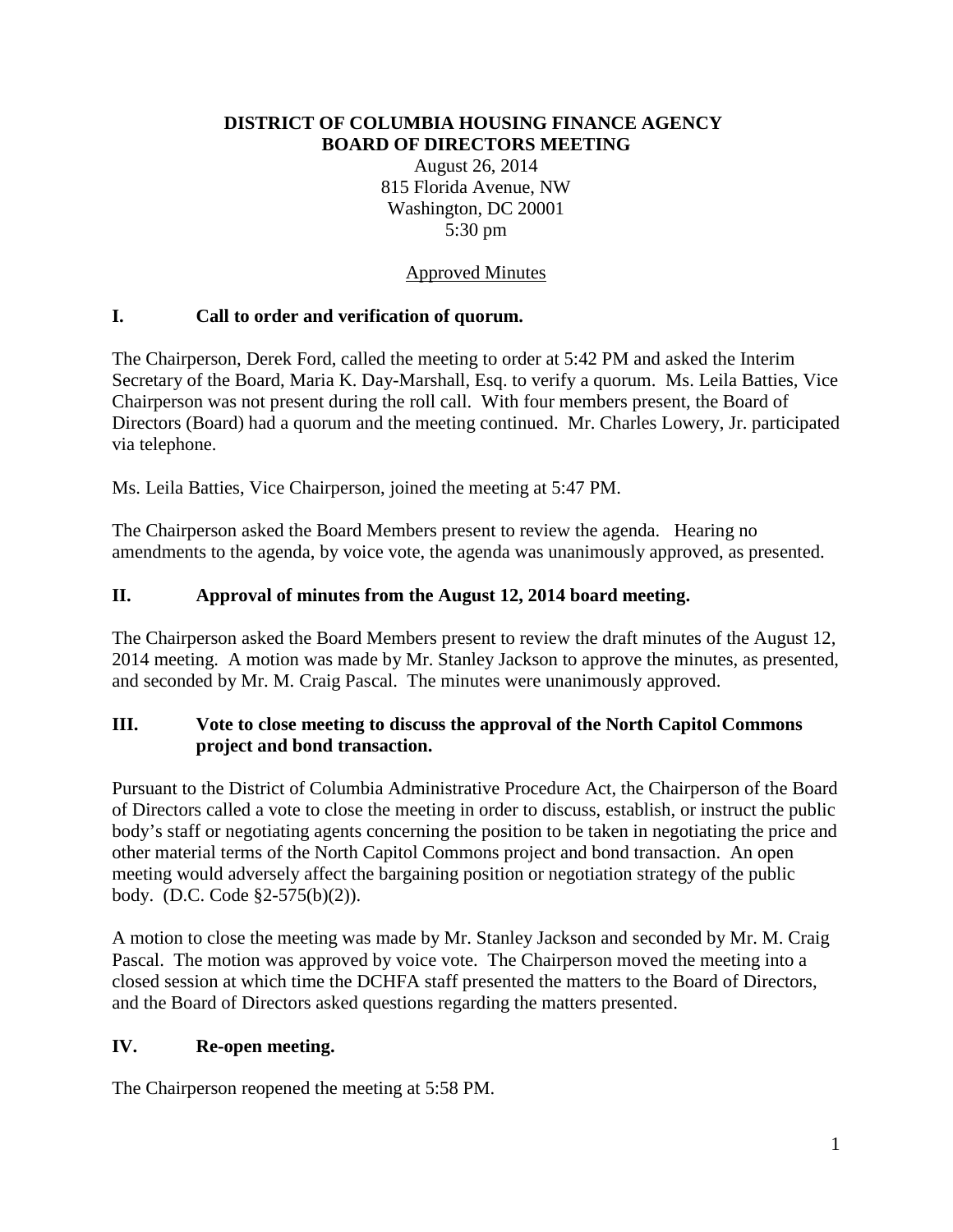#### **V. Consideration of DCHFA Final Bond Resolution No. 2014-11 for North Capitol Commons.**

Prior to the consideration of DCHFA Eligibility Resolution No. 2014-11 for the approval of North Capitol Commons, Ms. Leila Batties, Vice Chairperson, stated that Holland & Knight, LLP handled the BZA case for the project in 2012 and that the matter was closed. In addition, since the matter was closed, Ms. Batties, Vice Chairperson, stated that there is no financial interest to her, through the firm, regarding the matter before the Board.

Mr. M. Craig Pascal made a motion that the potential conflict be waived, and that motion was seconded by Mr. Stanley Jackson. By voice vote, the motion carried, and Ms. Batties, Vice Chairperson, was permitted to participate in the discussion and vote on the matter.

Ms. Day-Marshall, Interim Secretary to the Board, introduced the resolution to the Board for their consideration. Ms. Day-Marshall then introduced Mr. Anthony Waddell to present the matter to the Board. Mr. Anthony Waddell then asked that Mr. Edward Pauls, the Senior Development Officer on the transaction, present the matter to the Board. Representatives from the development team that were present at the meeting included Becky Foster, McCormack Baron Salazar, Mary Kellers, McCormack Baron Salazar, Chapman Todd, Community Solutions, Scott Cockerham, Ballard Spahr LLP, and Michael McKenzie, McKenzie and Associates.

The North Capitol Commons project consists of the reconstruction of a 124-unit apartment building at the proposed address of 1005 North Capitol Street, N.E. The total development cost is approximately \$32.6 million, of which the Agency will finance approximately \$16.75 million with tax-exempt bonds. Additional sources of funds include \$9.8 million in 4% Low Income Housing Tax Credit Equity, \$7 million in HOME funds from the Department of Housing and Community Development (DHCD), \$1.2 million in grants funds from DHCD (Department of Behavioral Health (DBH) funds), \$4.1 million in grants/contracts from the Department of General Services (DGS), and \$4 million in various grants from foundations and deferred developers fee.

Again, the project will consist of 123 studio apartments and 1 one-bedroom unit for the manager. An operating subsidy will be provided for 60 units that will be subsidized by the Veteran Affairs Supportive Housing (VASH) program, which is a partnership of the Department of Housing and Urban Development (HUD), the Department of Veterans Affairs (VA) and the D.C. Housing Authority (DCHA). In addition, 17 units will be subsidized by the Local Rent Supplement Program (LRSP), and those units will be designated for use by DBH clients. Tenants residing in the 77 units with operating subsidy will have incomes that are at or below 50% of the Area Median Income (AMI) level and the tenants will pay 30% of their income as rent. The remainder of the units (46 units) will be for tenants with incomes at or below 60% of the AMI.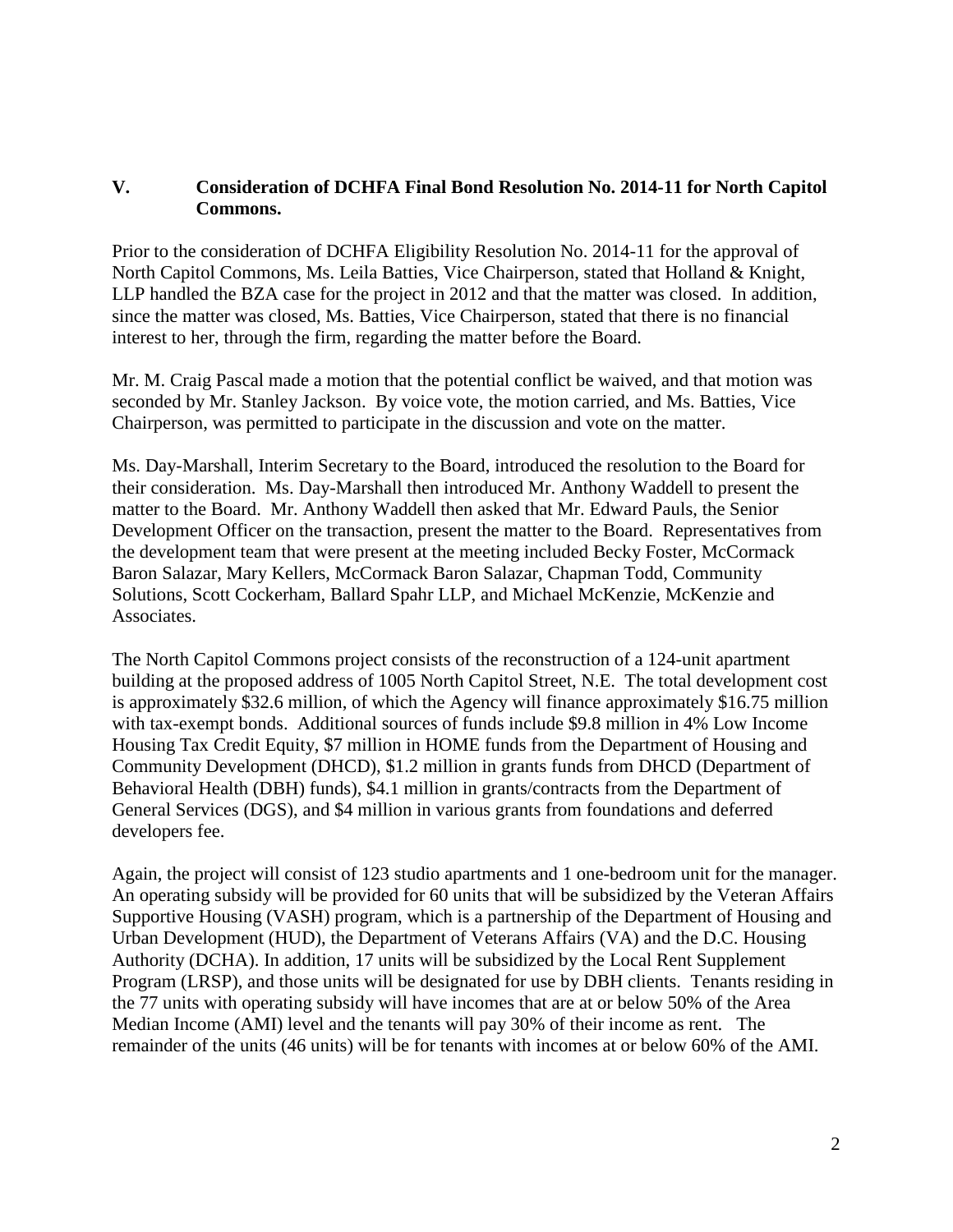The goal is to have the project completed in the spring of 2016, with tenants moving in shortly thereafter.

Questions asked by the Board of Directors included the following:

- How large is the retail space? The development team responded that the retail space is approximately 2500 square feet.
- What type of retail are you considering? The development team responded that they are still determining the best type of retail for the space. The development team does not plan to have a fast food restaurant or liquor store occupy the space.
- Please explain the DGS contract to Community Solutions. The development team responded that the funds were allocated several years ago to the project and another project to assist veterans from becoming homeless.
- What is the property management company's experience with services for veterans? The development team responded that they have partnered with The Salvation Army in another community where they are serving homeless veterans.
- What is the on-going relationship between case managers and Community Solutions? Tenants with case management services will be referred to the project from both DBH and the VA. It is anticipated that multiple case managers will be at the project at one time to provide various services to the tenants.
- Who will reside in the 46 affordable housing units? The development team responded that any qualified person/family can reside in the "non-permanent supportive housing units". The person/family would have to have an income at or below 60% of AMI.
- How will you select the veterans who can reside in the building? The development team responded that the referrals will come from the VA and will not necessarily be District-specific. However, it is expected that many of the veterans will come from a pool of several hundred homeless veterans in the District.

A motion to approve the transaction was made by Ms. Batties, Vice Chairperson, and seconded by Mr. Pascal. The Interim Secretary called the roll, and the motion carried with 5 votes in the affirmative.

# **VI. Interim Executive Director's Report.**

- **Yards Parcel N** The Yards Parcel N transaction closed on August 12, 2014.
- **North Capitol Commons** The North Capitol Commons transaction is scheduled to close this week.
- **Fraud Hotline** The Fraud Hotline is in the implementation stage and the posters/brochures have been designed. The selected theme is "Integrity in Action". Tracy Parker, Associate General Counsel, will serve as the back up to Thorn Pozen with regard to the Fraud Hotline. The test incident report has been approved. The phone greeting has been selected and approved.
- **HomeSaver Program – Tax Lien Extinguishment Program** The HomeSaver Program – Tax Lien Extinguishment Program launched on August 18, 2014. Briefing letters were sent to the Mayor, the Deputy Mayor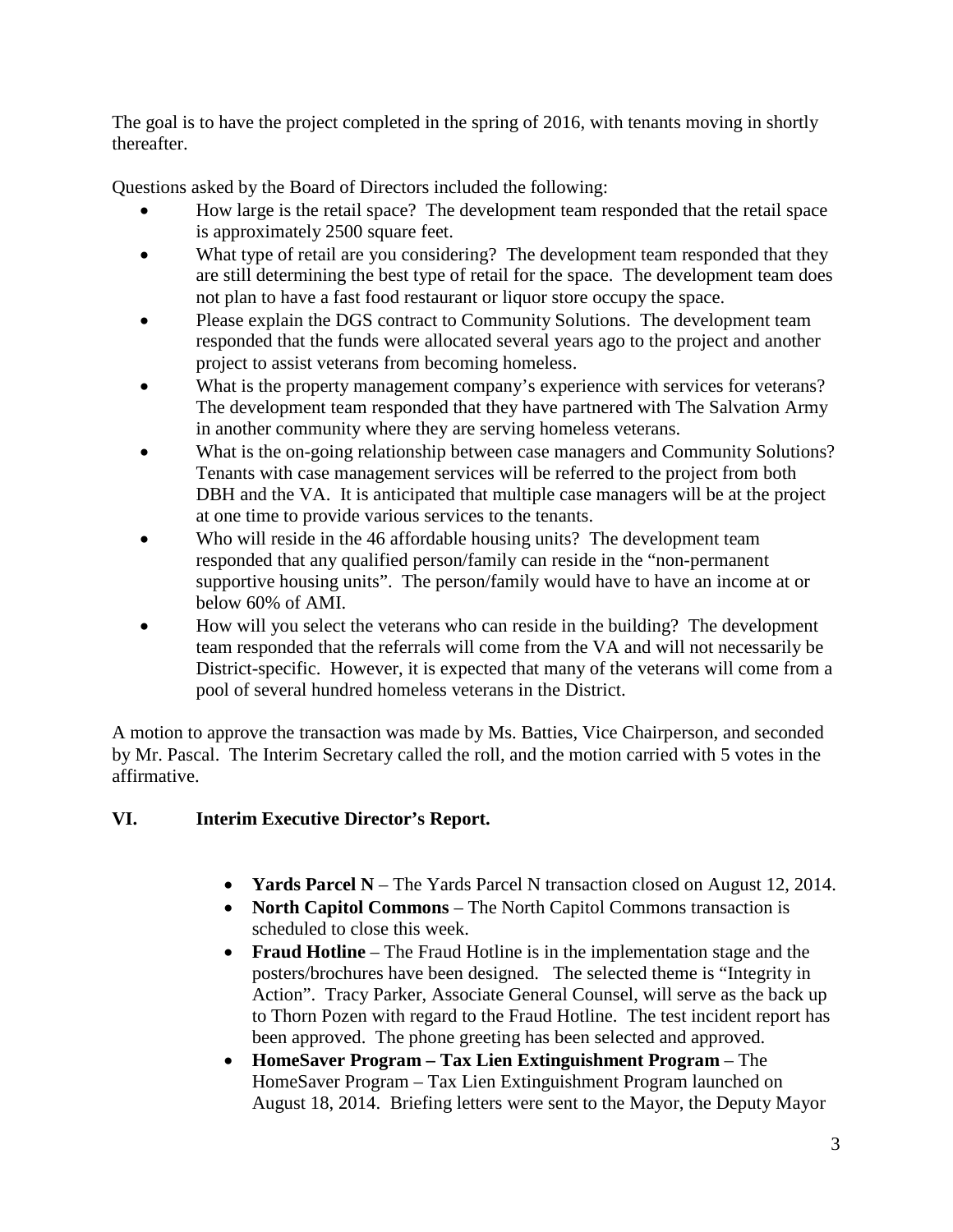and the DC Council informing them of the launch. Briefings are being scheduled with Councilmember Bonds, Bowser and Evans who have taken a particular interest in tax lien extinguishment and we have offered briefings to other Councilmembers.

- **FY15 Budget** The FY15 Budget will be presented to the Board at the September 9, 2014 Board Meeting. The goal is to have the FY15 Budget approved at the September 23, 2014 Board Meeting.
- **Real Estate Advisory RFP** The responses are due back on September 26, 2014 and we have received several responses to the RFP.
- **Financial Management and Accounting Software RFP** The RFP was posted on August 24, 2014 and the responses are due on November 19, 2014.
- **Parkway Overlook Security and Protective Services RFP** The responses were due on August 25, 2014 and we received four responses.
- **Revised Scoring Review** Requested to have the follow-up meeting in October due to the schedule of deals to be closed during the month of September. The Board agreed with the request to move the discussion to October.
- **Possible Meeting on September 16, 2014** A meeting may be necessary to present a Final Bond Resolution for a project that may close before the end of September. An update will be provided at the next meeting.

#### **VII. Other Business.**

- **Update – DCHFA Government Affairs** In lieu of an official report due to one staff member being on vacation and another staff member having a medical emergency, the Interim Executive Director provided two updates. The first was regarding an upcoming Roundtable on Affordable Housing to be convened by Councilmember Barry on August 28, 2014. The title of the Roundtable is the "Fear or Opportunity? Defining Affordable Housing". Housing Directors were asked to attend and the Interim Executive Director will be in attendance. Second, the Interim Executive Director restated the HomeSaver Program – Tax Lien Extinguishment government affairs activities that she stated in her Interim Executive Director's Report.
- **Update - Parkway Overlook** The Interim Executive Director recently spoke to city officials, including the Mayor, regarding the Agency's desire to dispose of the property prior to the end of the fiscal year. Given the discussions, all parties are working towards that goal. DHCD and DCHA are negotiating the pre-development loan. Comments on the draft purchase and sale agreement are due any day from DCHA. The Agency is awaiting a draft easement agreement from WASA, and we are in discussions with them.
- **Update – FY 2014 Third Quarter Budget Progress Report -** Tatsiana Kurlovich, Controller, discussed the FY2014 Third Quarter Budget Progress Report and stated that the Agency ended the third quarter with a net of \$167,000. Due to the cost savings measures, (mainly personnel savings) performed by the staff, the third quarter netted a profit. Some general